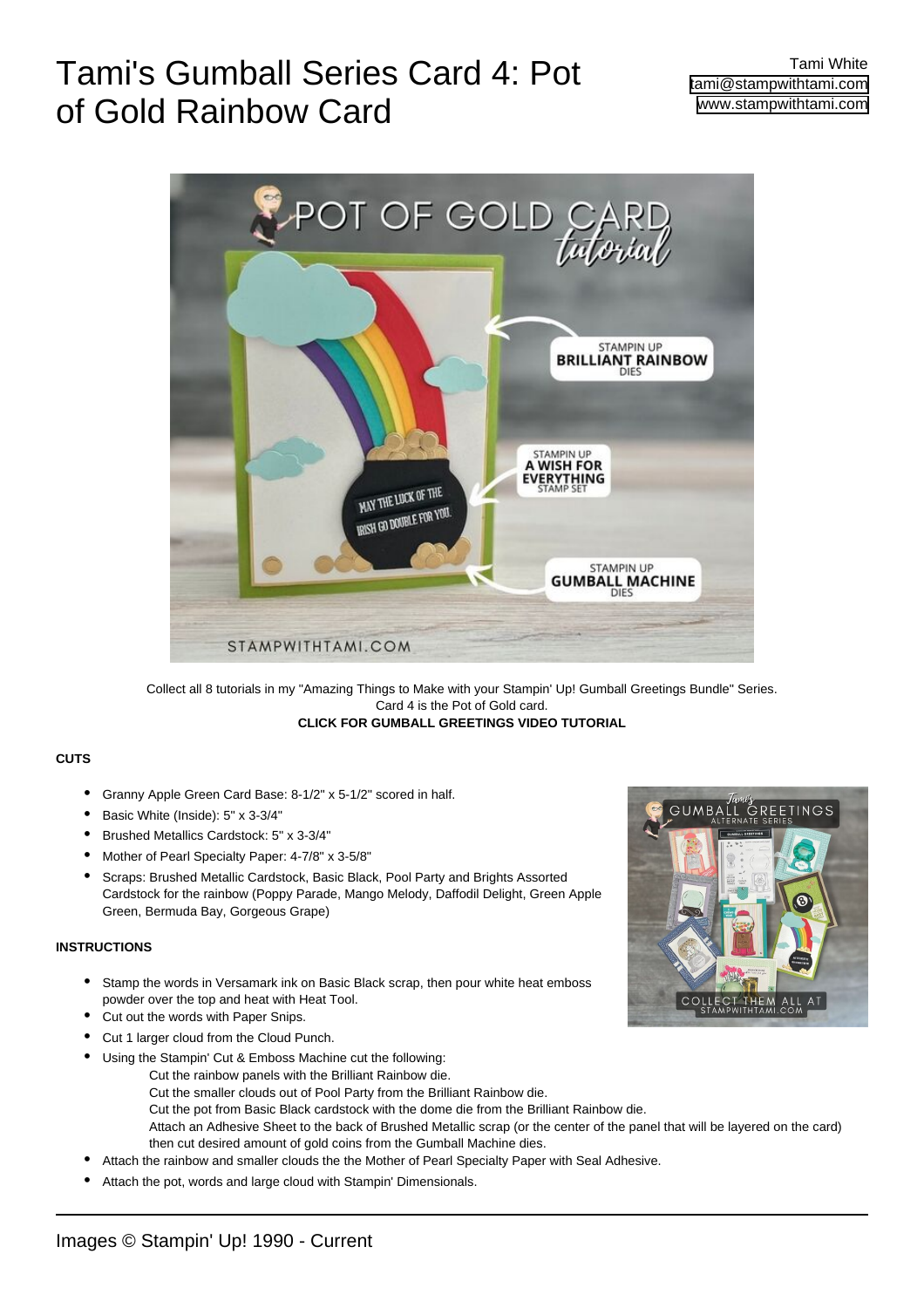# Tami's Gumball Series Card 4: Pot of Gold Rainbow Card

Tami White [tami@stampwithtami.com](mailto:tami@stampwithtami.com) [www.stampwithtami.com](http://www.stampwithtami.com)

- Arrange and attach gold coins.
- Assemble the panels to the card base.

|                                                                     |                                                                  | <i>lers`aMark</i>                                                |                                                                              |                                                                    |
|---------------------------------------------------------------------|------------------------------------------------------------------|------------------------------------------------------------------|------------------------------------------------------------------------------|--------------------------------------------------------------------|
| A Wish For<br><b>Everything Cling</b><br>Stamp Set (En) -<br>149320 | <b>Gumball Machine</b><br>Dies - 157647                          | Versamark Pad -<br>102283                                        | Mother Of Pearl<br>12" X 12" (30.5 X<br>30.5 Cm) Specialty<br>Paper - 157666 | <b>Brushed Metallic</b><br>Cardstock -<br>153524                   |
|                                                                     |                                                                  |                                                                  |                                                                              |                                                                    |
| Brights 8-1/2" X<br>11" Cardstock -<br>146975                       | Poppy Parade 8-<br>$1/2$ " $\times$ 11"<br>Cardstock -<br>119793 | Mango Melody 8-<br>$1/2$ " $\times$ 11"<br>Cardstock -<br>146989 | Daffodil Delight 8-<br>$1/2$ " $\times$ 11"<br>Cardstock -<br>119683         | <b>Granny Apple</b><br>Green 8-1/2" X 11"<br>Cardstock -<br>146990 |
|                                                                     |                                                                  |                                                                  |                                                                              |                                                                    |
| Bermuda Bay 8-<br>$1/2$ " $\times$ 11"<br>Cardstock -<br>131197     | Gorgeous Grape<br>8-1/2" X 11"<br>Cardstock -<br>146987          | Pool Party 8-1/2" X<br>11" Cardstock -<br>122924                 | Basic White 8-1/2"<br>X 11" Cardstock -<br>159276                            | Basic Black 8-1/2"<br>X 11" Cardstock -<br>121045                  |